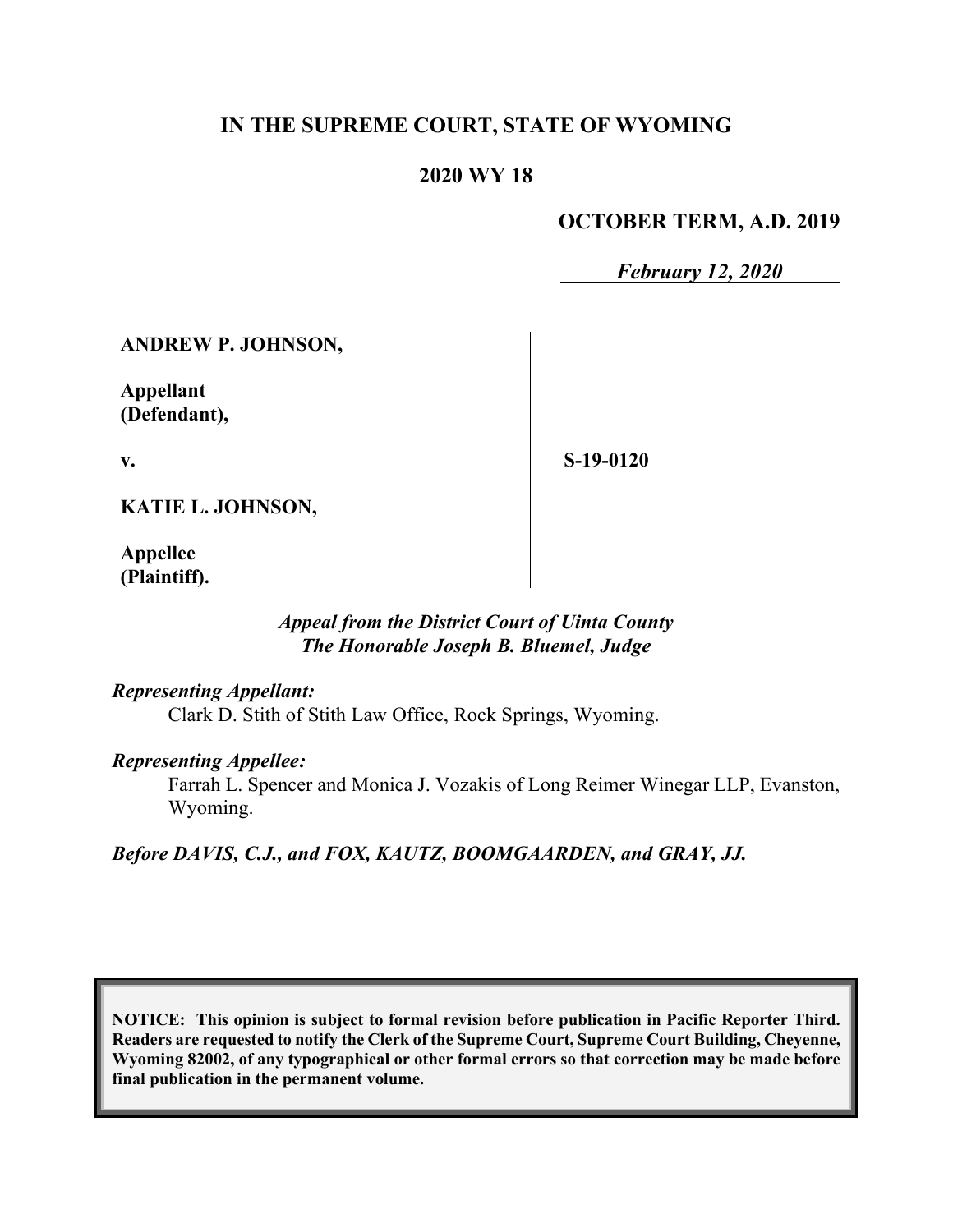#### **BOOMGAARDEN, Justice.**

[¶1] Andrew P. Johnson (Father) appeals from the district court's decree of divorce and order awarding custody and dividing property and debts between him and Katie L. Johnson (Mother). Father argues the court abused its discretion when it restricted visitation with his four children to two hours of supervised visitation every other week until he addressed the court's concerns regarding his anger, when it divided the marital property, and when it found him voluntarily underemployed for declining to work overtime. We conclude the court properly ordered supervised visitation and divided the marital property, but abused its discretion in calculating Father's child support amount. We thus affirm in part and reverse in part.

#### *ISSUES*

[¶2] We rephrase and reorder Father's issues on appeal:

I. Whether the district court abused its discretion in ordering supervised visitation.

II. Whether the district court abused its discretion in dividing the marital property.

III. Whether the district court abused its discretion when it imputed to Father income attributable to overtime earned before the preceding 24-month period when calculating child support.

## *FACTS*

[¶3] Mother and Father married in December 2002. In 2015, Father filed for divorce. Mother, who was nine months pregnant with their fourth child at the time, obtained a protection order against Father and was awarded temporary custody of the children. Mother and Father reconciled after their child's birth later that year and Father dismissed the action.

[¶4] Two years later, Mother obtained a protection order against Father under the Domestic Violence Protection Act. The circuit court found an act of domestic abuse occurred, granted Mother primary residential custody of the children, and awarded Father visitation every other weekend and every Tuesday evening. Mother simultaneously filed for divorce. After Father answered the complaint and counterclaimed, Mother moved "for a temporary order awarding child custody, suspended or supervised visitation, child support, and possession of [the] marital home" due to Father's history of domestic violence and his behavior during a recent visit with their oldest child. The court granted the motion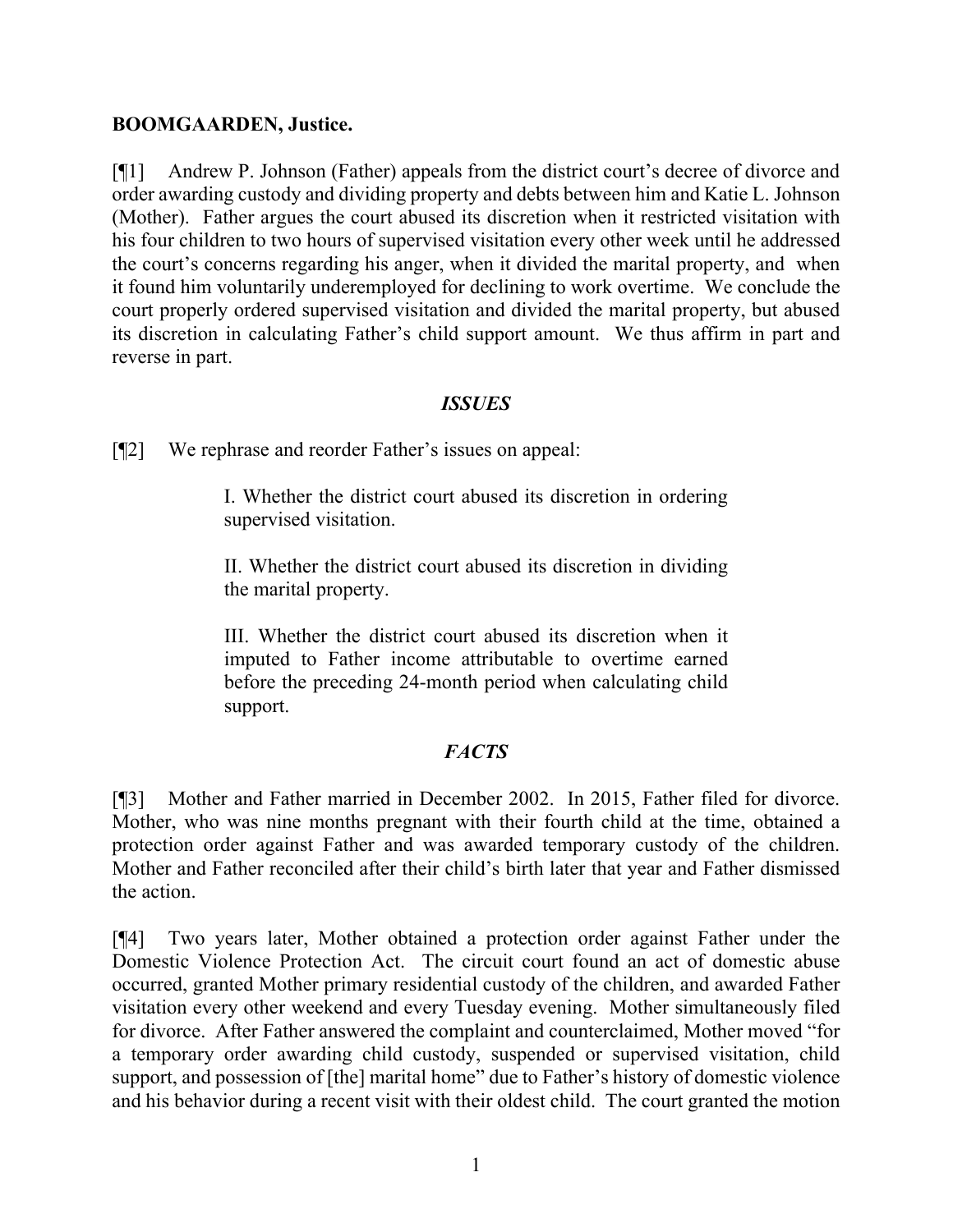in January 2018, awarding Father supervised visitation with the children every other Saturday for two hours, but reserving any decision on financial matters.

[¶5] At the one-day bench trial in May 2018, the primary dispute concerned Father's visitation arrangement, the division of marital property, and the amount of child support Father would pay. Mother presented testimony from herself, one of Father's supervisors regarding overtime available to Father, and a local Sheriff's Deputy regarding a death threat that Father made against Mother. Father presented testimony from himself, several of his immediate family members regarding Father's relationship with Mother and the children, and a local real estate agent regarding attempts to sell the marital home and its condition.

[¶6] With respect to supervised visitation, the precise issue revolved around Mother's fear of Father's temper and abuse. Mother argued that Father's pattern of abuse made supervised visitation in the children's best interests until Father completed either an anger management or domestic violence course, as well as a parenting class. Father disputed Mother's abuse allegations, arguing that he was "a fully capable, competent, loving parent" who never had issues with his children until the court ordered supervised visitation.

[¶7] With respect to division of property, the primary issues were the court's disposition of the marital home and its evaluation of the respective merits of the parties under Wyo. Stat. Ann. § 20-2-114(a). In her pretrial memo, Mother requested that the court order the sale of the marital home and award 60 percent of the proceeds to her, and 40 percent of the proceeds, along with his pension, to Father. But at trial she argued it was in the children's best interests to remain in the marital home, so she should obtain the home after divorce. Father argued that granting the home to Mother would unfairly benefit her, and suggested that Mother could not perform the maintenance required on the home. He further argued that the parties' best option would be for him to acquire and refinance the home, and pay Mother approximately one-half of the equity.

[¶8] With respect to child support, the crux of the dispute was whether Father was voluntarily underemployed. Mother argued that Father worked overtime "any time [it] was offered" throughout their marriage until 2015 when he filed for divorce, and that he stopped working overtime between 2015 and 2017 so that his child support payments would be lower. She argued that the court should find Father voluntarily underemployed because he chose not to work overtime in 2016 and 2017, and base his child support on his income while "he was working overtime" in 2013 and 2014. Father disagreed with Mother's characterization of his motive for not working overtime, arguing that he stopped working overtime after deciding that it "was not in the best interests of me nor was it good for my family relationships."

[¶9] In its divorce decree, the court awarded Mother sole legal custody and primary physical custody of the children, and required Father's visits to be supervised unless and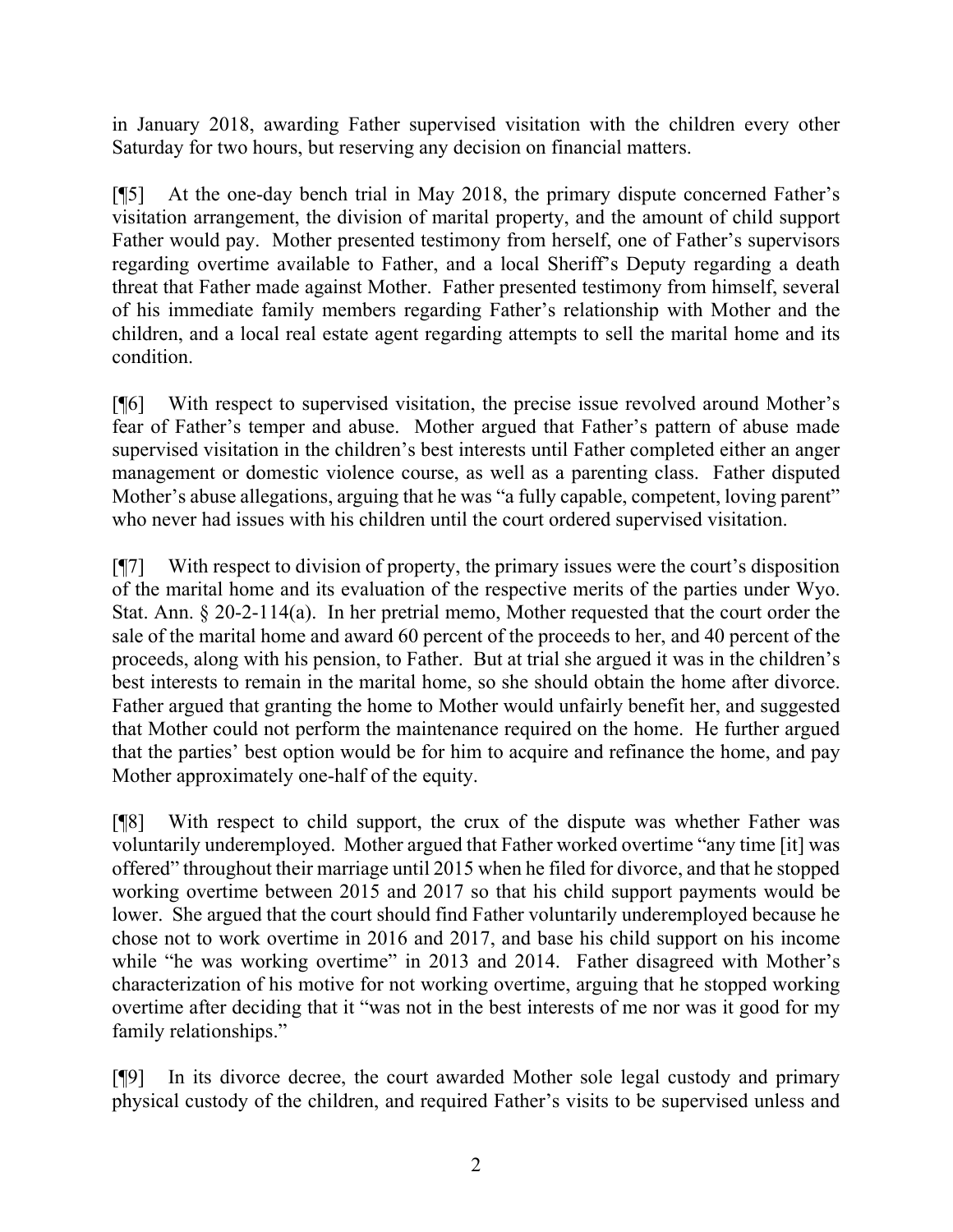until he successfully completed the conditions outlined in the court's order. The court disposed of various property, specifically awarding the marital home to Mother and requiring her to refinance the balance of the debt in her own name. It also found Father voluntarily underemployed and imputed to him potential overtime income, resulting in a \$2,300 monthly child support payment instead of the presumptive amount of \$1,870. Father timely appealed.

#### *STANDARD OF REVIEW*

[¶10] We review the district court's divorce decree for any abuse of discretion.

Custody, visitation, child support, and alimony are all committed to the sound discretion of the district court. *Scherer v. Scherer*, 931 P.2d 251, 253–54 (Wyo. 1997); *Triggs v. Triggs*, 920 P.2d 653, 657 (Wyo. 1996); *Basolo v. Basolo*, 907 P.2d 348, 352 (Wyo. 1995). . . . "We do not overturn the decision of the trial court unless we are persuaded of an abuse of discretion or the presence of a violation of some legal principle." *Fink [v. Fink]*, 685 P.2d [34, 36 (Wyo. 1984)].

A court does not abuse its discretion unless it acts in a manner which exceeds the bounds of reason under the circumstances. *Pinther v. Pinther*, 888 P.2d 1250, 1252 (Wyo. 1995) (quoting *Dowdy v. Dowdy*, 864 P.2d 439, 440 (Wyo. 1993)). Our review entails evaluation of the sufficiency of the evidence to support the district court's decision, and we afford the prevailing party every favorable inference while omitting any consideration of evidence presented by the unsuccessful party. *Triggs*, 920 P.2d at 657; *Cranston v. Cranston*, 879 P.2d 345, 351 (Wyo. 1994). Findings of fact not supported by the evidence, contrary to the evidence, or against the great weight of the evidence cannot be sustained. *Jones v. Jones*, 858 P.2d 289, 291 (Wyo. 1993). Similarly, an abuse of discretion is present "'when a material factor deserving significant weight is ignored.'" *Triggs*, 920 P.2d at 657 (quoting *Vanasse v. Ramsay*, 847 P.2d 993, 996 (Wyo. 1993)).

*Jacobson v. Kidd*, 2018 WY 108, ¶ 14, 426 P.3d 813, 820 (Wyo. 2018) (quoting *Meehan-Greer v. Greer*, 2018 WY 39, ¶ 14, 415 P.3d 274, 278–79 (Wyo. 2018)).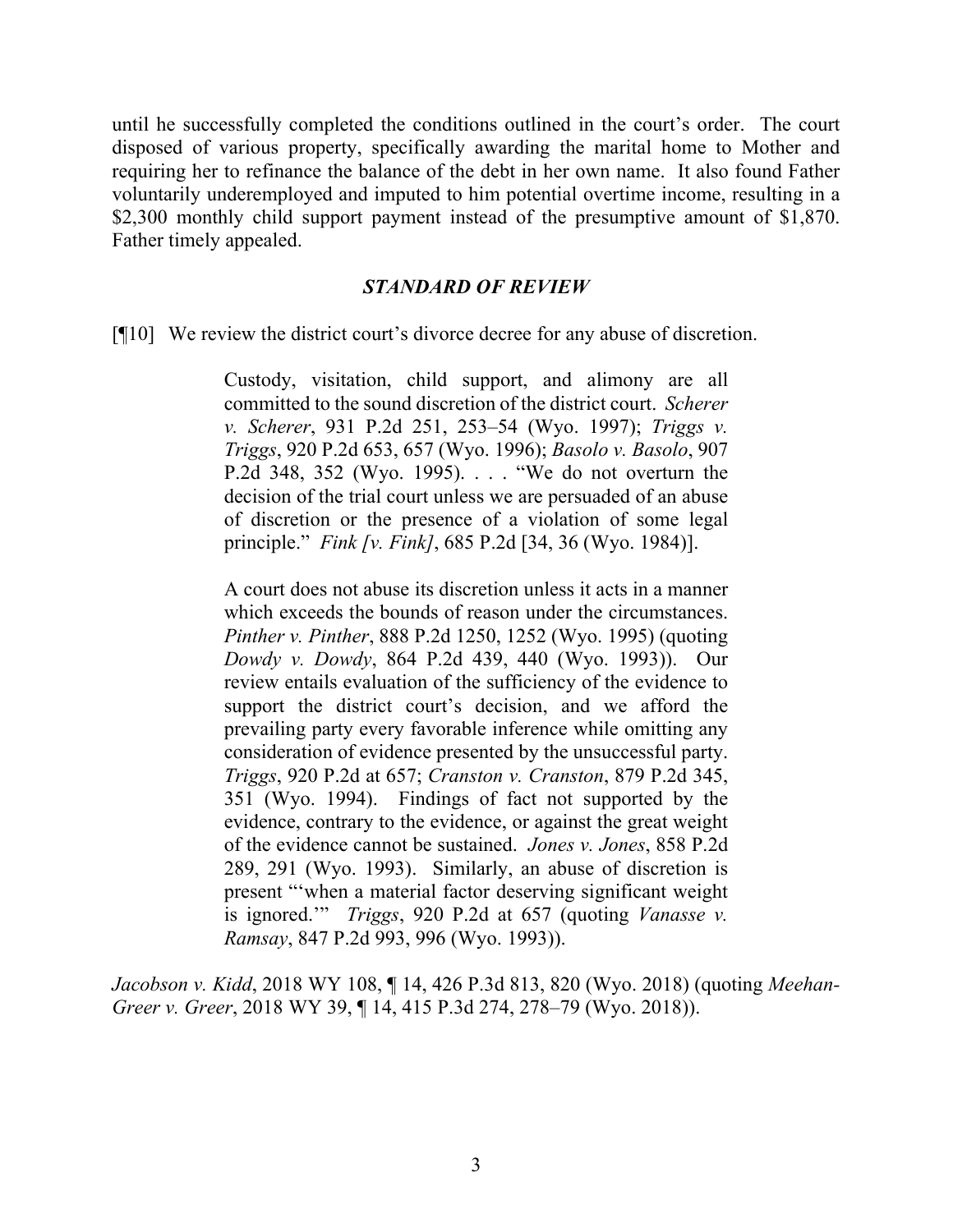### *DISCUSSION*

#### *I. Supervised Visitation*

[¶11] Father forwards various arguments as to why the court abused its discretion when it imposed a graduated visitation schedule. He argues that the court abused its discretion by not addressing his fundamental right to associate with his children under Wyo. Stat. Ann. § 14-2-206, that insufficient evidence supported the court's finding that he abused Mother and the children, and that it erred by conditioning his visitation rights on obtaining counseling for the children. A thorough review of the court's order and record reveals no abuse of discretion.

[¶12] The children's best interests are "paramount in any award of custody and visitation, and the trial court has a large measure of discretion in making that award." *Arnott v. Arnott*, 2012 WY 167, ¶ 31, 293 P.3d 440, 455 (Wyo. 2012) (quoting *Stonham v. Widiastuti*, 2003 WY 157, ¶ 17 n.8, 79 P.3d 1188, 1194 n.8 (Wyo. 2003)). Wyo. Stat. Ann. § 20-2-201(a) (LexisNexis 2019) outlines the non-exclusive list of factors the court must consider when determining the children's best interests:

> (i) The quality of the relationship each child has with each parent;

> (ii) The ability of each parent to provide adequate care for each child throughout each period of responsibility, including arranging for each child's care by others as needed;

(iii) The relative competency and fitness of each parent;

(iv) Each parent's willingness to accept all responsibilities of parenting, including a willingness to accept care for each child at specified times and to relinquish care to the other parent at specified times;

(v) How the parents and each child can best maintain and strengthen a relationship with each other;

(vi) How the parents and each child interact and communicate with each other and how such interaction and communication may be improved;

(vii) The ability and willingness of each parent to allow the other to provide care without intrusion, respect the other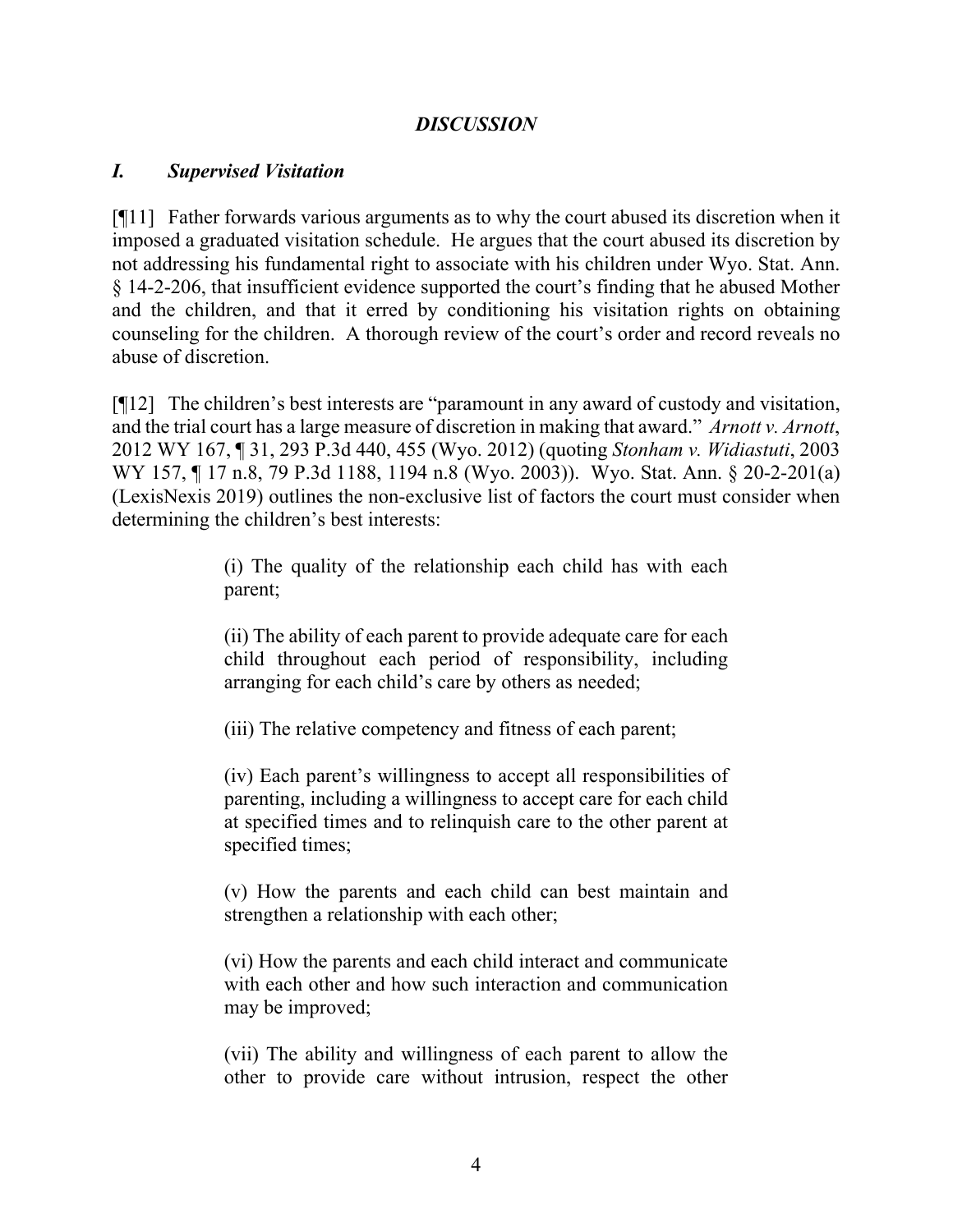parent's rights and responsibilities, including the right to privacy;

(viii) Geographic distance between the parents' residences;

(ix) The current physical and mental ability of each parent to care for each child;

(x) Any other factors the court deems necessary and relevant.

"No single factor is determinative," and "depending on the case, different factors will present a greater need for emphasis. The one constant is that the resolution must be in the [children's] best interests[.]" *Stevens v. Stevens*, 2014 WY 23, ¶ 26, 318 P.3d 802, 811 (Wyo. 2014). "Household abuse is always improper and contrary to the [children's] best interests[.]" *Gjertsen v. Haar*, 2015 WY 56, ¶ 39, 347 P.3d 1117, 1128 (Wyo. 2015).

[¶13] The court clearly analyzed each statutory factor and found that all but one—the geographic difference between the parties (which was neutral)—favored Mother. Its analysis formed the basis not only for its determination that Mother should have sole legal and primary physical custody of the children, but also that Father's visitation should be supervised.

> • Factor (i) favored Mother because she was the primary caregiver, *See Martin v. Hart*, 2018 WY 123, ¶ 22, 429 P.3d 56, 64 (Wyo. 2018) ("While not determinative, primary caregiver status is a weighty factor that the district court must consider."), and Father seemed unwilling to place the children's interests before his own.

> • Factor (ii) favored Mother because, although Father provided the financial resources for the family, Mother "was able to work outside the home for a limited time" while providing "hands-on care of the children and their day-to-day activities."

> • Factor (iii) favored Mother because she "has assured the children's physical and mental health needs are met" and because "[c]ontinuing to expose the children to [Father's] unfettered conduct is not in their best interests. [Father's] control and violence make him an inappropriate role model for the children."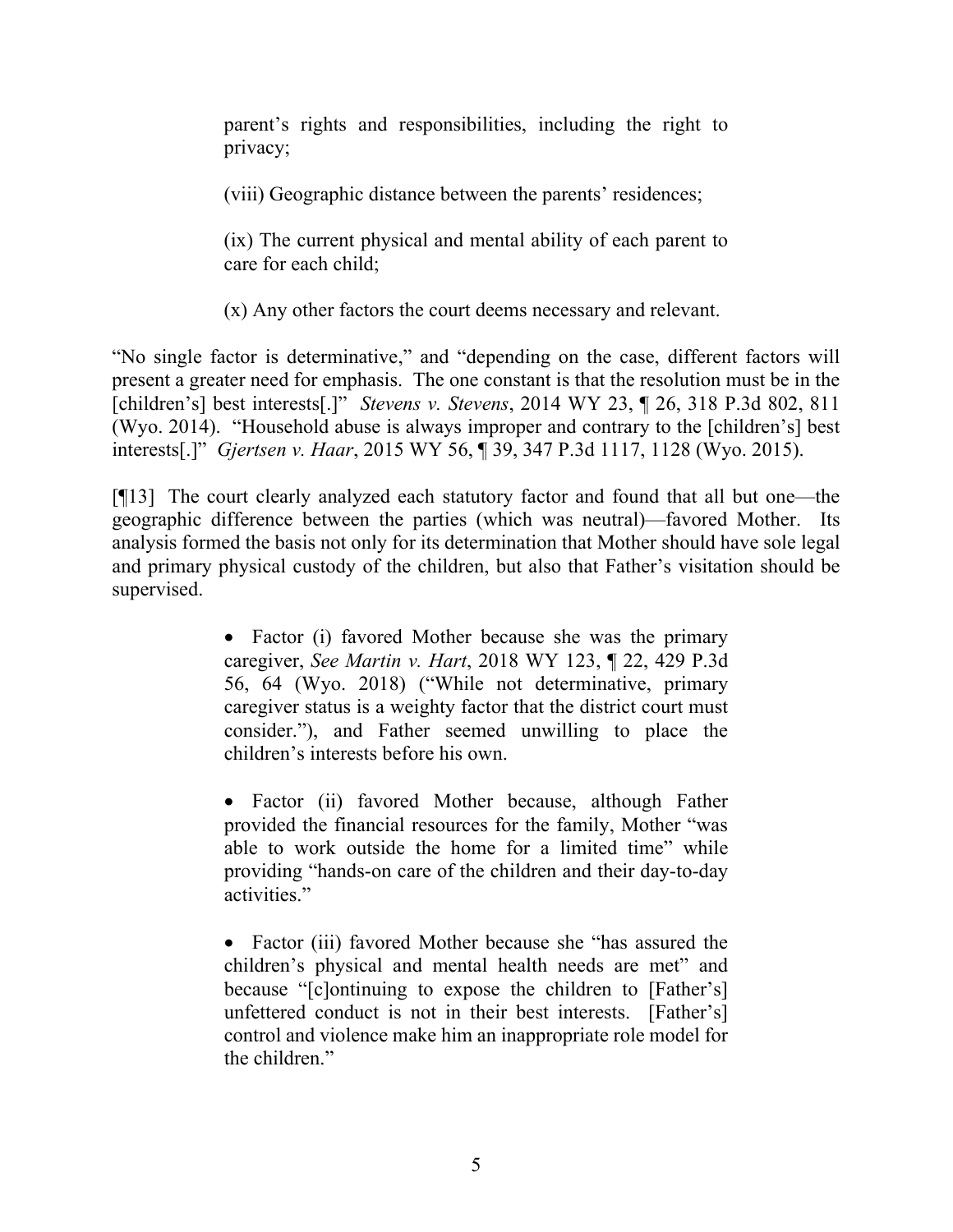• Factor (iv) favored Mother because she "will comply with any court order concerning the children visiting and staying with their father" while Father would not.

• Factor (v) favored Mother because of Father's history of control and abuse of Mother and the children; consequently, "unsupervised visitation would be more detrimental to the children" than a graduated visitation schedule contingent on Father recognizing and addressing his history of abuse.

• Factor (vi) favored Mother because Father "fails to understand his actions and aggression are dangerous if left untreated" and Mother "is willing to communicate with [Father] about the children and" to comply with Father's courtordered visitation.

• Factor (vii) "clearly" favored Mother because "she will not denigrate [Father] to the children nor will she prohibit them from having" court-ordered contact, and the court could not find the same of Father.

• Factor (viii) was neutral because the 85-mile distance between the parties' residences "will not impact visitation."

• Factor (ix) favored Mother because she "is more mentally able to care for the children" than Father.

• For factor  $(x)$ , the court considered domestic violence and abuse, finding that Father abused Mother—often in the presence of the children—and that there was some undisputed and some refuted evidence "of [Father] abusing the children." Wyo. Stat. Ann. § 20-2-201(c) (where "family violence has occurred," the court must "make arrangements for visitation that best protects the children and the abused spouse from further harm"); *Buttle v. Buttle*, 2008 WY 135, ¶ 23, 196 P.3d 174, 180 (Wyo. 2008) (evidence of spousal abuse deserves serious weight because of "the negative effects this sort of violence can have on children"), *overruled on other grounds by Bruegman v. Bruegman*, 2018 WY 49, 417 P.3d 157 (Wyo. 2018).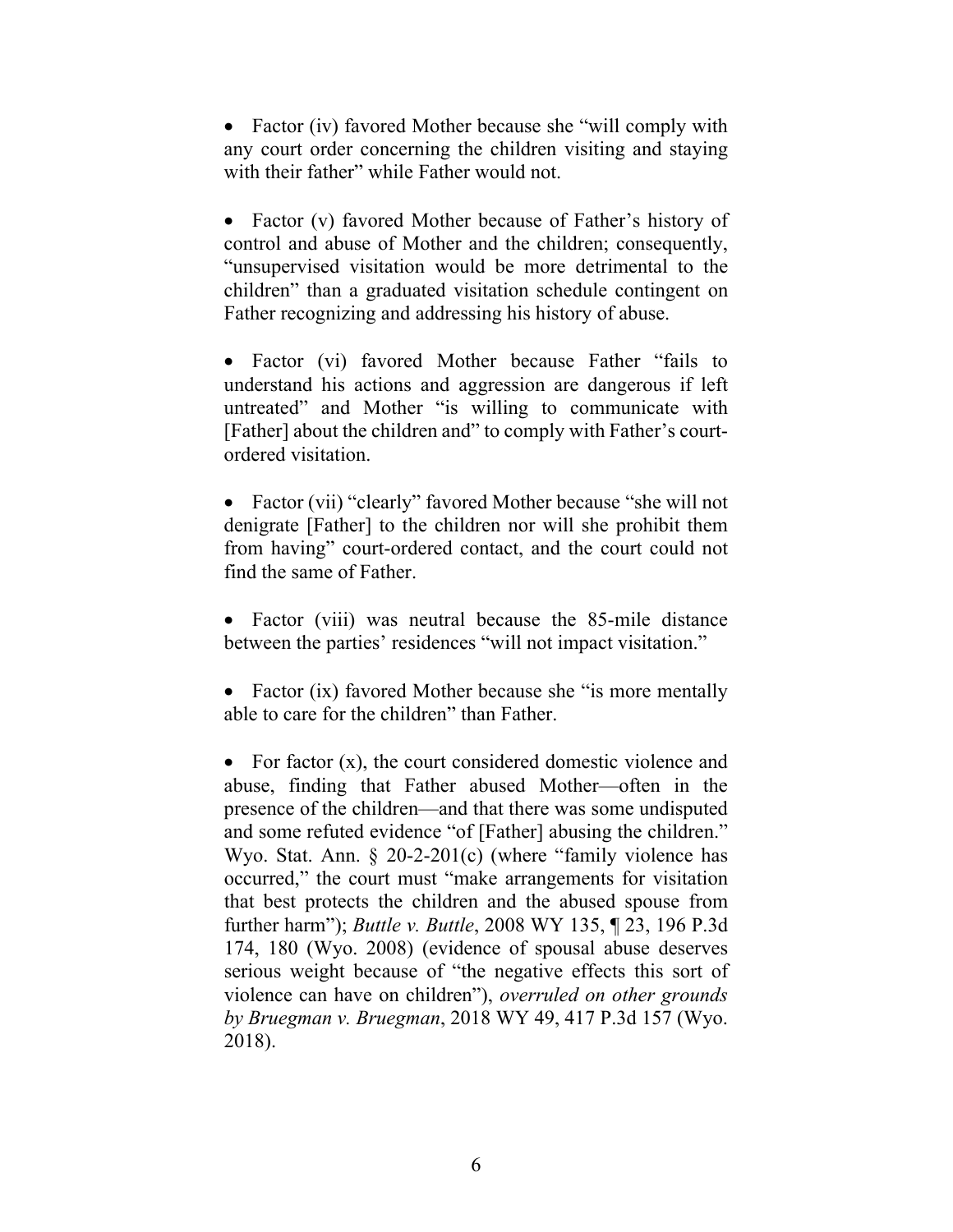[¶14] From these findings, the court reasoned that supervised visitation would be in the children's best interests until Father adequately addressed his anger. Specifically, it concluded that:

> this is a high conflict case with serious risks to [Mother] and the children. The [c]ourt is imposing sole custody with [Mother] and supervised visitation upon [Father] to protect the children and their primary caregiver and to reduce the impact of that high conflict on the children. Although it is painfully difficult for this [c]ourt to deny the children, especially [the two children closest emotionally to Father], the right to have unsupervised visits with their father, this [c]ourt finds it to be in the best interests of the children that visitation with [Father] continue to be supervised, as previously ordered. To transition to unsupervised visits, [Father] must obtain an anger evaluation, provide the evaluator with a copy of this decision, and comply with the evaluator's recommendations.

> [Father] must begin regular sessions with a licensed counselor and must provide proof of compliance with the recommendations in an anger evaluation. Additionally, [Father] shall be responsible for paying for the children to have mental health counseling to work toward reunification.

The court stated that it could not "emphasize strongly enough that the limitations upon [Father's] custody and visitation are the result of his acts of domestic violence and are not the fault of anyone else."

### **A. Wyo. Stat. Ann. § 14-2-206**

[¶15] Father insists that the court erred by ignoring Wyo. Stat. Ann. § 14-2-206 when it imposed supervised visitation without first determining whether supervised visitation was "the least restrictive means to achieve the [children's] best interests[.]" Wyo. Stat. Ann. § 14-2-206 (LexisNexis 2019) provides:

> (a) The liberty of a parent to the care, custody and control of their child is a fundamental right that resides first in the parent.

> (b) The state, or any agency or political subdivision of the state, shall not infringe the parental right as provided under this section without demonstrating that the interest of the government as applied to the parent or child is a compelling state interest addressed by the least restrictive means.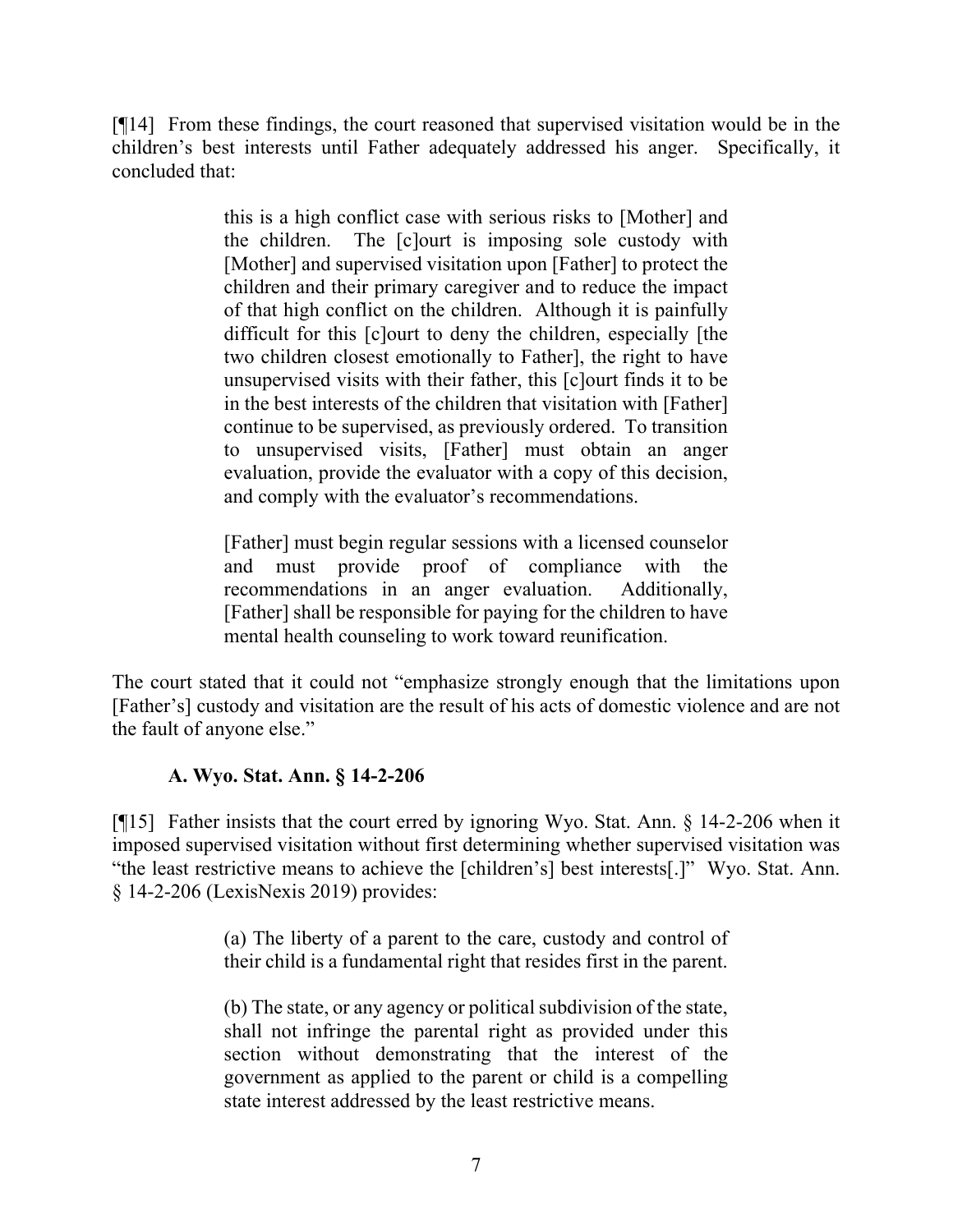Though the statute does not mention courts, Father asserts that district courts are "an arm and agency of the state[,]" and thus are required to comply with subsection (b) when imposing custody and visitation schedules that infringe a parent's fundamental right as articulated in subsection (a). We disagree.

[ $[16]$ ] Had the legislature intended courts to comply with  $\S$  14-2-206 when awarding visitation in divorce actions, it could and would have said so. But it did not. *See Hall v. Park Cty.*, 2010 WY 124, ¶ 12, 238 P.3d 580, 584 (Wyo. 2010). Instead, in Title 14, the legislature distinctly prescribes the court's role in, for example, the adjudication of parentage, neglect, and termination of parental rights actions—actions in which the Department of Family Services (the Department), on behalf of the State of Wyoming, either typically or may participate in accordance with subsection (b). *See e.g.*, Wyo. Stat. Ann. §§ 14-2-404 (LexisNexis 2019) (authorizing "[t]he district court" to adjudicate parentage), 14-3-411 (requiring the district attorney to file a neglect petition with "the court if he believes action is necessary"), 14-2-310 (permitting an authorized party to file a petition to terminate parental rights with "the court"). The court's prescribed role in Title 14 adjudications is substantially different from that of the Department, and from the court's prescribed role in deciding divorce action under Title 20. *See* Wyo. Stat. Ann. § 20-2- 106(c) (LexisNexis 2019) (outlining the court's role to "make such orders as appear just" with regard to children's custody, support provisions, division of marital property, alimony, and restraint of the parties and marital property). Where pertinent, the legislature cross-referenced Titles 14 and 20. *See, e.g.*, Wyo. Stat. Ann. § 20-2-401 (cross-referencing statutes from Title 14 which apply); *see also* Wyo. Stat. Ann. § 14-3-435 (cross-referencing statutes from Title 20 which apply). Section 14-2-206 contains no such cross reference to the court's authority under Title 20. Absent any indication that the legislature intended § 14-2-206 to apply to the district court's determination regarding custody and visitation under Title 20, we conclude the district court violated no legal principle and did not abuse its discretion when it imposed supervised visitation without considering § 14-2-206. *Jacobson*, ¶ 14, 426 P.3d at 820.

### **B. Finding That Father Abused the Children**

[¶17] Father baldly asserts that the "court's broad finding that [Father] abused the children is not supported by the evidence in the record." We reject this assertion because Mother's evidence and the favorable inferences to be derived therefrom more than support the court's finding. [1](#page-8-0) *Jacobson*, ¶ 14, 426 P.3d at 820.

<span id="page-8-0"></span><sup>&</sup>lt;sup>1</sup> We also reject Father's assertion that the district court improperly used Father's controlling behavior as a factor in imposing supervised visitation. Father cites no pertinent authority to support his argument and apparently would have us overturn the district court based on his view of the evidence and the number of times the court used the words "control" or "controlling" in a negative context about Father, as compared to Mother. This unsupported argument does not warrant further consideration. *Wallop v. Wallop*, 2004 WY 46, ¶ 47, 88 P.3d 1022, 1034 (Wyo. 2004) (citation omitted).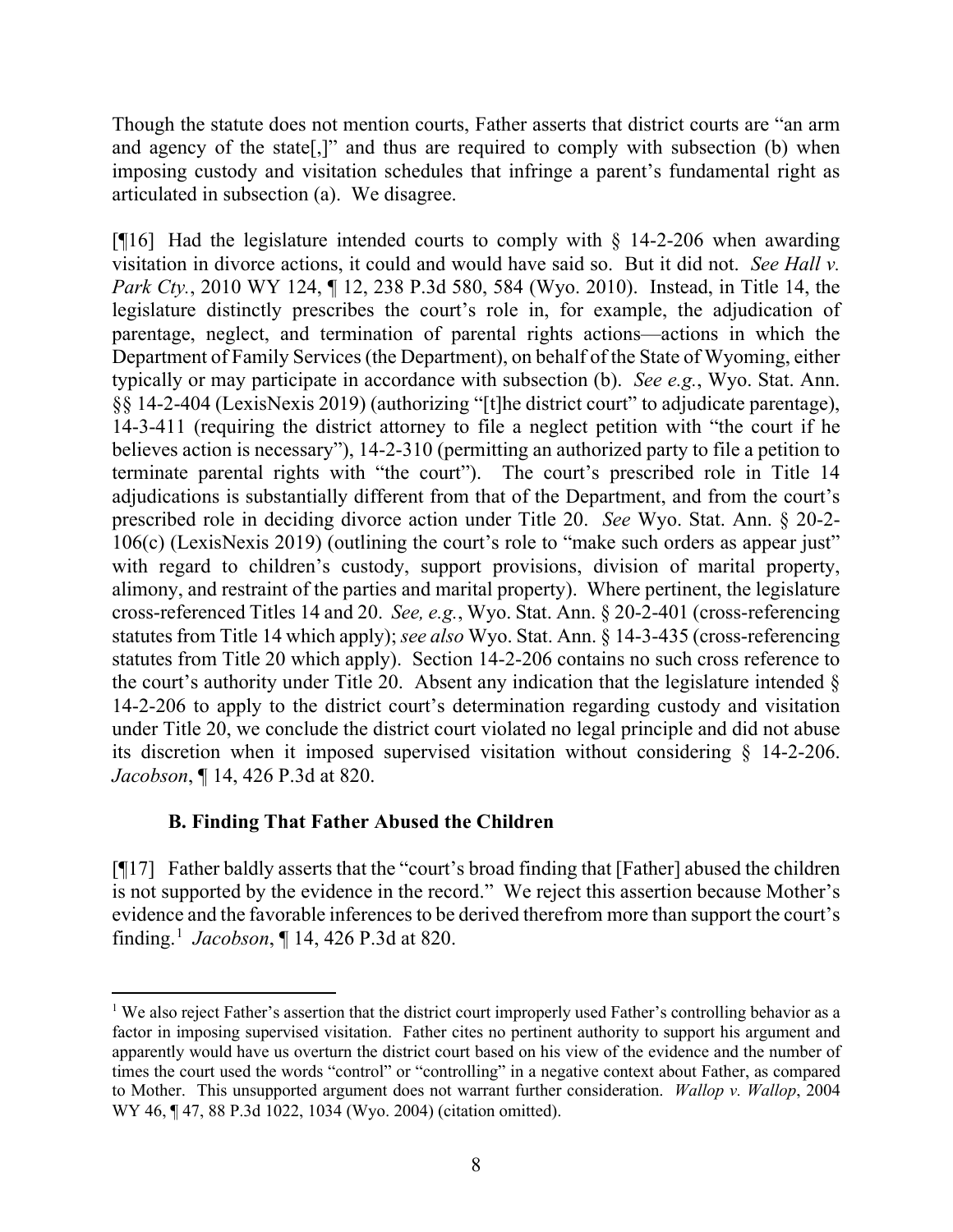[¶18] Mother's testimony established that to discipline one of the children when she was five or six years old, Father pulled her off the top bunk bed, held her with both legs up, and "wa[iled] on her" in front of her sister until Mother intervened. Mother's testimony showed that Father routinely abused Mother. She testified that Father "put[] his hands around" her neck and "threw [her] down some flights of stairs." Father's abuse often occurred in front of the children. He testified to one event, during "a verbal altercation" between he and Mother, where she slammed the bedroom door and he decided "to make a statement" by taking the door off the hinges and replacing it a week later. Mother recalled that Father "tore [the door] off the hinges and broke it" in front of the children. Mother also testified that he shot and killed three family pets in front of the children, or with the children's knowledge. We have recognized that "[c]hildren are victimized by a climate of violence existing between their parents, even if they are not direct targets of the abuse." *RS v. Dept. of Family Servs.* (*In re KLS*), 2004 WY 87, ¶ 21, 94 P.3d 1025, 1030–31 (Wyo. 2004) (citation omitted). The district court made no mistake in finding Father abused the children.

## **C. Conditioning Visitation on Children's Mental Health Counseling**

[¶19] Father challenges the court-imposed "condition" that if Father wished to transition from supervised to unsupervised visitation with his children, he was responsible for the cost of the children's mental health counseling and that he:

> obtain an anger evaluation, provide that evaluator a copy of this decision, and shall begin regular sessions with a licensed counselor. Once Father's counselor provides proof of compliance with the recommendations in the anger evaluation, and once the counselor has conferred with the children's counselor(s) and all the counselors approve, visitation shall graduate to unsupervised visitation[.]

He argues, but cites no authority, that the court abused its discretion by imposing this condition without appointing a guardian *ad litem* for the children, or meeting, interviewing, or hearing testimony from the children. The law and the record amply support the court's finding that it was in the children's best interests to condition Father's visitation as it did. *Jacobson*, ¶ 14, 426 P.3d at 820.

[¶20] As stated above, domestic violence and spousal abuse are always contrary to the children's best interests. *Gjertsen*, ¶ 39, 347 P.3d at 1128; *see also Williams v. Williams*, 2016 WY 21, ¶ 18, 368 P.3d 539, 545 (Wyo. 2016), *overruled on other grounds by Bruegman*, 2018 WY 49, 417 P.3d 157. Upon a finding of spousal abuse or child abuse, the court has considerable discretion to "make arrangements for visitation that best protects the children and the abused spouse from further harm." *Williams*, ¶ 18, 368 P.3d at 545 (quoting Wyo. Stat. Ann. § 20-2-201(c) (LexisNexis 2015)). Mother testified at length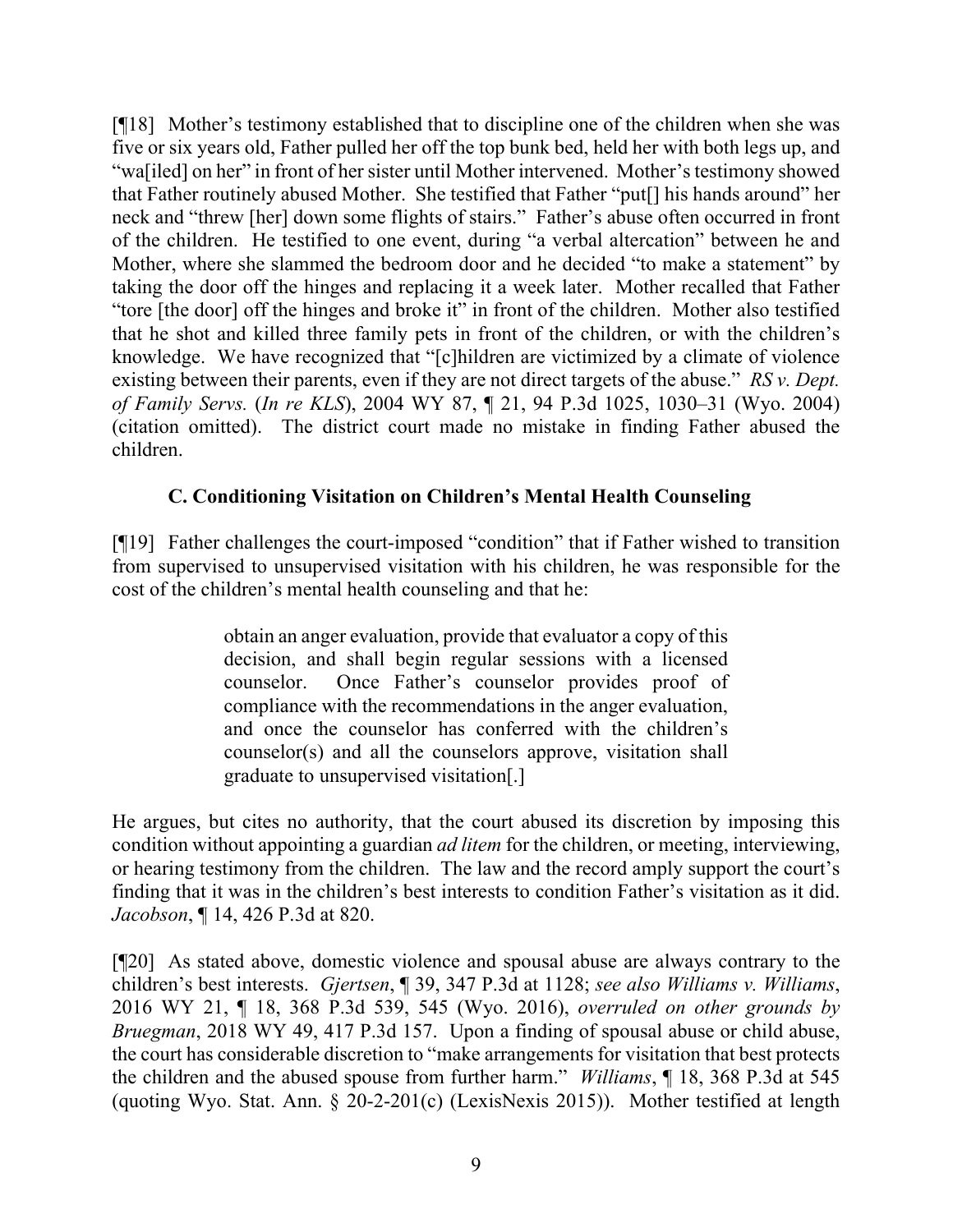about Father's history of abusing her and the children, and that she and one of their daughters—who had "resorted to self harm"—were attending counseling at the time of trial to address emotional difficulties. In light of this evidence and the court's finding "that this is a high conflict case with serious risks to [Mother] and the children[,]" we have little trouble concluding that the court reasonably conditioned Father's unsupervised visitation upon counseling for both him and the children "to work toward reunification."

# *II. Division of Marital Property*

[¶21] Father presents a piecemeal attack on that portion of the court's divorce decree dividing marital property, generally gravitating toward the court's award of the marital home and its equity to Mother. He argues the court erred first when it considered various evidence to establish the parties' merits; second, when it failed to establish his pension's present value; and third, when it awarded to Mother the marital home's equity without first extracting and awarding to Father an amount equal to his pre-marital tort award.<sup>[2](#page-10-0)</sup> The court did not abuse its discretion for any of these reasons.

[¶22] Wyo. Stat. Ann. § 20-2-114 governs the disposition of marital property, and states in relevant part that a court:

> shall make such disposition of the property of the parties as appears just and equitable, having regard for the respective merits of the parties and the condition in which they will be left by the divorce, the party through whom the property was acquired and the burdens imposed upon the property for the benefit of either party and children. The court may decree to either party reasonable alimony out of the estate of the other having regard for the other's ability to pay and may order so much of the other's real estate or the rents and profits thereof as is necessary be assigned and set out to either party for life, or may decree a specific sum be paid by either party.

Wyo. Stat. Ann. § 20-2-114(a) (LexisNexis 2019). The disposition of marital property is "committed to the sound discretion of the district court." *Porter v. Porter*, 2017 WY 77, ¶ 12, 397 P.3d 196, 198 (Wyo. 2017) (citation omitted). This Court "will not disturb a property division in a divorce case, except on clear grounds, as the trial court is usually in a better position than the appellate court to judge the parties' needs and the merits of their positions." *Sinclair v. Sinclair*, 2015 WY 120, ¶ 7, 357 P.3d 1100, 1102 (Wyo. 2015) (quoting *Bagley v. Bagley*, 2013 WY 126, ¶ 7, 311 P.3d 141, 143 (Wyo. 2013)). "We are

<span id="page-10-0"></span><sup>2</sup> Although the parties do not appear to dispute that Father's tort award was for \$64,735, there is some dispute as to how much of that award was used as a down payment—Father claims the parties used \$62,000 and Mother claims they used \$57,000.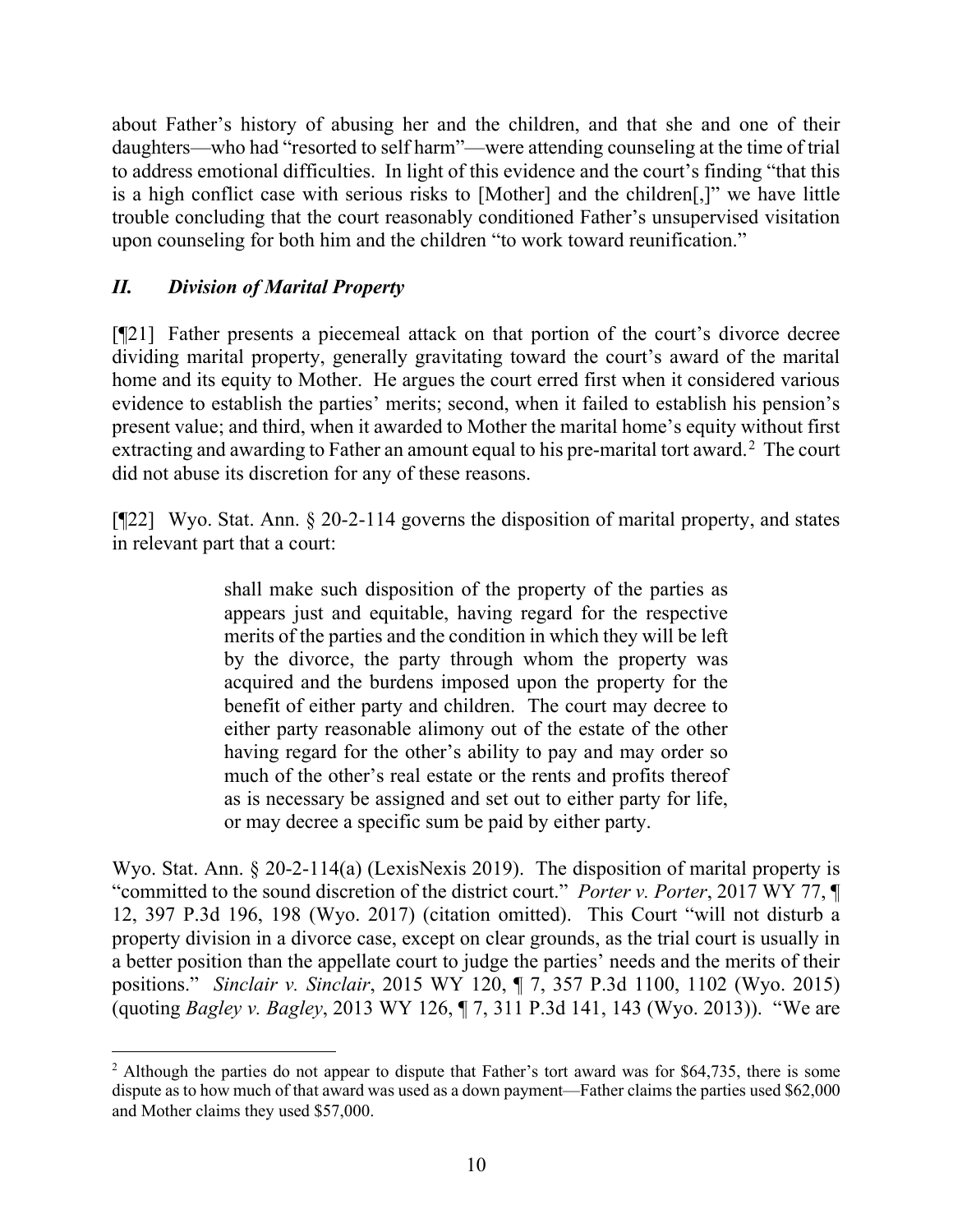not free to retry the case on appeal or substitute our judgment for that of the district [court]." *Porter*, ¶ 16, 397 P.3d at 199 (citing *Lopez v. Lopez*, 2005 WY 88, ¶ 20, 116 P.3d 1098, 1103 (Wyo. 2005)).

[¶23] The district court first addressed the parties' respective merits. "Merit is deservedness, goodness." *Grosskopf v. Grosskopf*, 677 P.2d 814, 819 (Wyo. 1984). The court had to consider "each party's role in, and contributions to, the marriage and the property." *Stoker v. Stoker*, 2005 WY 39, ¶ 23, 109 P.3d 59, 65 (Wyo. 2005). It acknowledged Father's significant contributions to the marital estate—stating that "[t]he Parties' equity in the marital home would not have accumulated without [Father]"—but then weighed Father's contribution against his conduct during the marriage and Mother's contribution to the family. More particularly, the court considered Father's "physical, emotional, and psychological abuse" of Mother throughout the marriage. It also remarked that there would be no family "without [Mother's] motherly acumen and hard work."

[¶24] Next, the court considered the condition in which each party would be left by the divorce. We have stated that "it is necessary to consider not only to whom the property will be awarded, but also who will be responsible for any debt relating to that property." *Dane v. Dane*, 2016 WY 38, ¶ 31, 368 P.3d 914, 920 (Wyo. 2016). The court focused its attention on Father's ability to earn approximately four times more income than Mother. While Father then earned "more than \$42.00 per hour[,]" Mother left "the marriage with a limited work history outside the marital home."

[¶25] Finally, with respect to Father's claims, the court considered Father's pre-marital tort award. The court acknowledged the tort award was attributable to Father only, and that Father had contributed it to cover the down payment to purchase the land on which they built the home. But they both owned the land, and they both signed for and took out a construction loan to build the home. The court ultimately found "that the house and acreage is a marital asset owned by both" parties, and awarded Mother the entire property, "together with its equity." Mother was required to refinance the remaining debt.

## **A. The Respective Merits of the Parties**

[¶26] Father argues the court erroneously relied on hearsay evidence of Father's abuse "to punish [him]" through the property distribution, specifically pointing to the court's admission of Exhibit 8, a copy of Mother's journal entries recounting Father's abuse of her during their marriage, and testimony concerning Father's death threat against Mother.<sup>[3](#page-11-0)</sup> Mother's testimony alone supported the court's finding that Father abused Mother.

<span id="page-11-0"></span><sup>&</sup>lt;sup>3</sup> Father threated to kill Mother during a conversation with his sister. His sister relayed that threat to a Colorado law enforcement officer. The Colorado law enforcement officer detailed that threat in a report (Exhibit 23). A Wyoming deputy located in the same county as Mother received that report, and discussed it with Mother.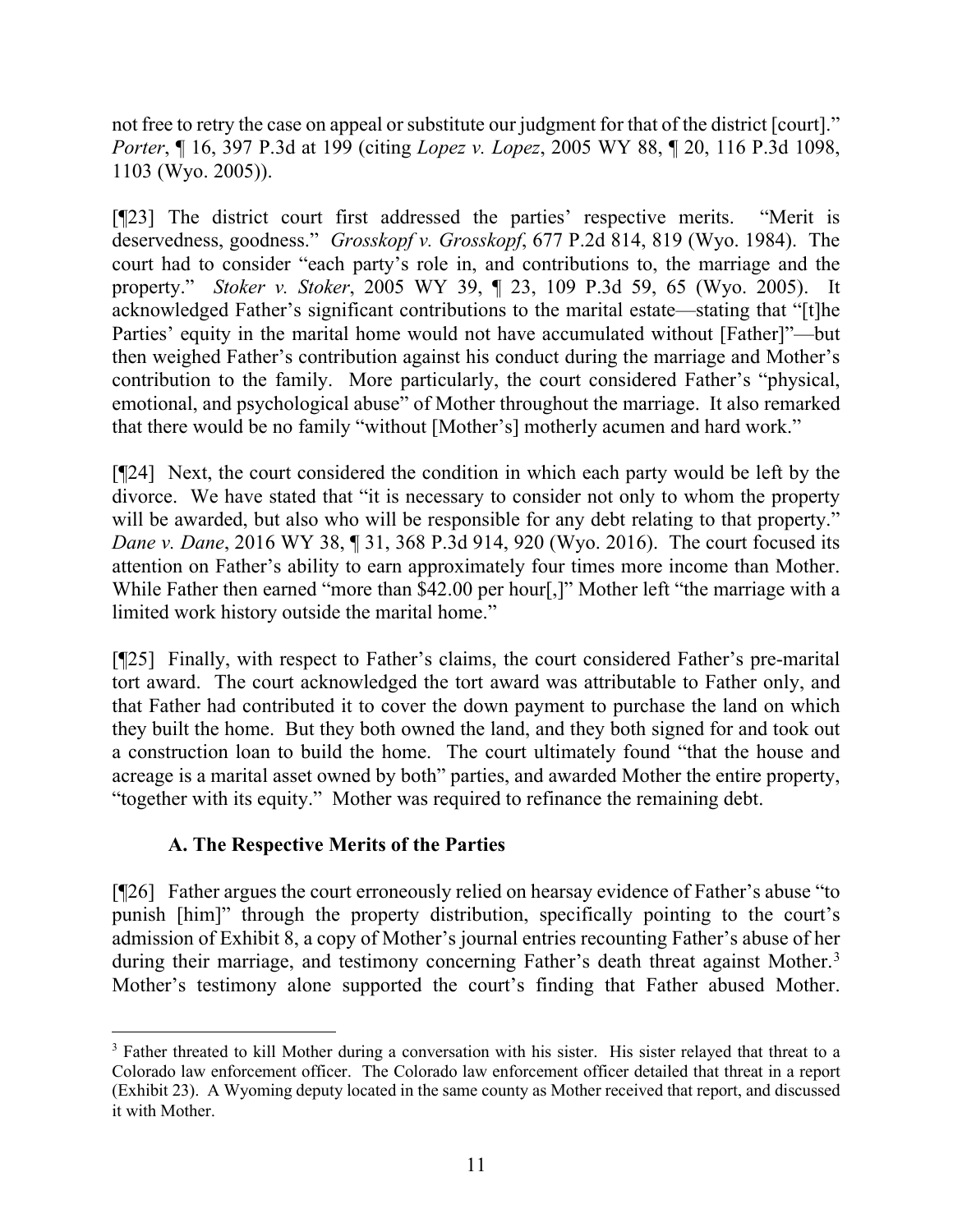Accordingly, there was little risk that Exhibit 8 unfairly influenced the court's evaluation of the respective merits of the parties. *Cf. Shindell v. Shindell*, 2014 WY 51, ¶ 16, 322 P.3d 1270, 1275 (Wyo. 2014) (reasoning that testimony about an exhibit excluded from the record—which "was obviously hearsay"—made the exhibit "essentially meaningless" as the testimony put the evidence before the court notwithstanding the court's exclusion of the exhibit).

[¶27] With respect to admission of hearsay testimony about Father's death threat against Mother, "[t]his [C]ourt has long held that issues not brought before the district court may not be reviewed on appeal" unless they are jurisdictional or fundamental in nature. *Wallop*, ¶ 47, 88 P.3d at 1034 (citation omitted). Father agreed during trial that witnesses could testify to hearsay, and did not object to the Wyoming deputy's testimony about the content of the Colorado police report or to Mother's testimony relaying what the deputy told her concerning the death threat. We will not address Father's challenge to this testimony for the first time on appeal. [4](#page-12-0) *Id.*

## **B. Father's Pension**

[¶28] For the first time on appeal, Father argues that the court erred by not conducting a present-day valuation of his pension, reasoning that the court needed to know the value of property in order to make a "just and equitable" distribution. He attempts to justify his failure to make this argument at trial by asserting that Mother "sandbagged" him by changing her position as to the disposition of the marital home on the day of trial. His argument on this issue is not cogent. Having been denied the opportunity to address Father's concerns at trial, we conclude that the district court did not abuse its discretion by awarding Father his pension without calculating its present-day value. *Id.*

### **C. Pre-marital Tort Award**

[¶29] Father reads the sentence from *Dane*, ¶ 30, 368 P.3d at 920, where we stated that "[i]t is appropriate to identify the party through whom property was acquired and award it to that party regardless of whether that results in an equal division of marital assets," out of context to support his assertion that he was entitled to return of his pre-marital tort award in the marital distribution. While it may be appropriate to return the property to the contributing party under the circumstances of a particular case, *see id*. ¶ 32, 368 P.3d at 920, we have never stated a court must award property to the party through whom it was acquired. In fact, we have stated just the opposite, recognizing that "previous cases have

<span id="page-12-0"></span><sup>4</sup> Father also complains that the court "disparaged [him] for controlling the finances" when it should have weighed that control in his favor. We will not reweigh factors on appeal. *See Porter*, ¶ 16, 397 P.3d at 199 (citing *Lopez*, ¶ 20, 116 P.3d at 1103). Father also fails to account for the district court's recognition that Father's control was a double-edged sword when it came to the family's finances. While the court credited Father's frugality as the reason the parties' have the level of equity in the marital home, it also suggested that his "control" inhibited Mother from equally contributing to the marital estate.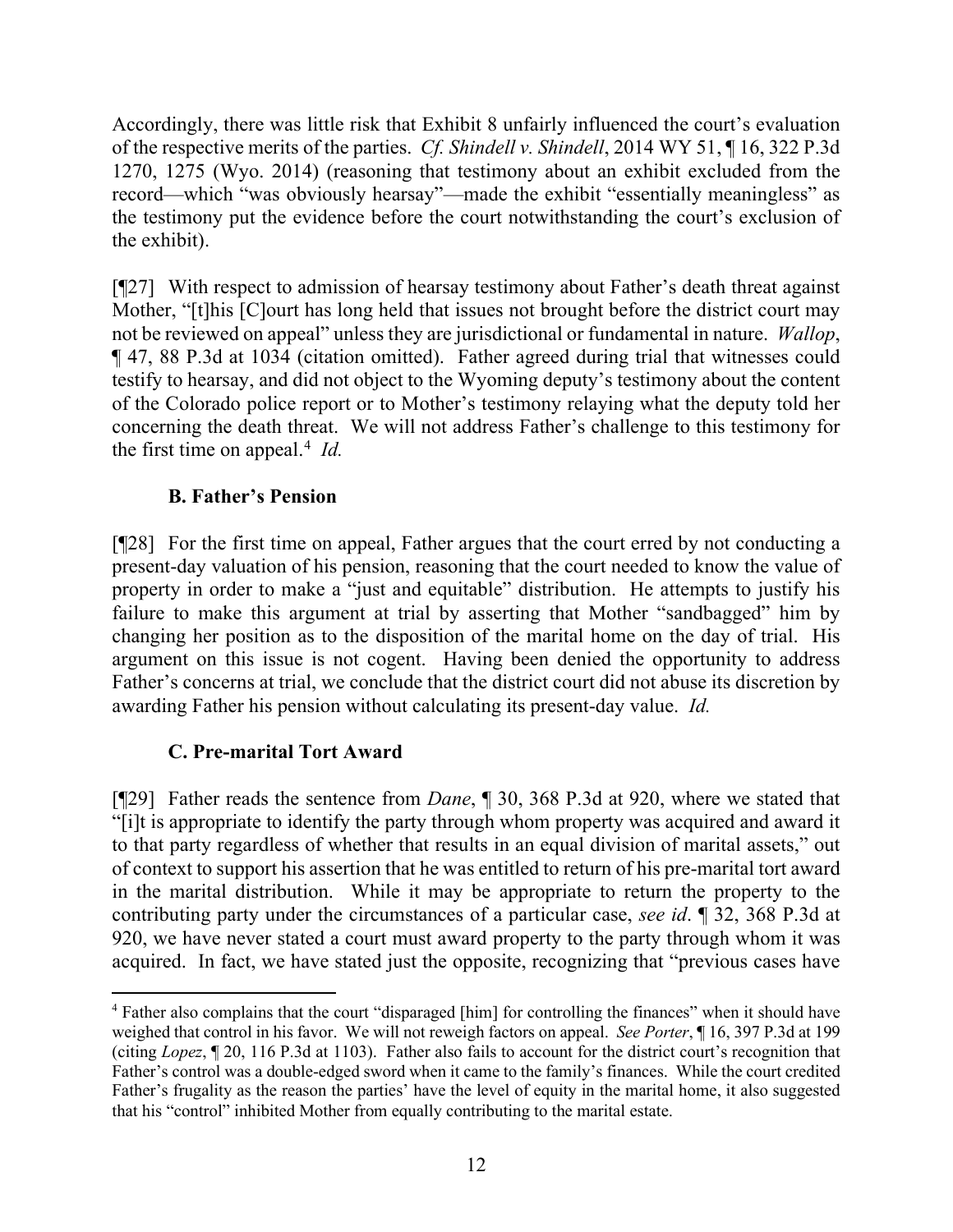established that a party is not automatically entitled to all of that property." *Zaloudek v. Zaloudek*, 2009 WY 140, ¶ 16, 220 P.3d 498, 502–03 (Wyo. 2009) (citing *Humphrey v. Humphrey*, 2007 WY 72, ¶ 12, 157 P.3d 451, 454 (Wyo. 2007)).

[¶30] The court had considerable discretion to dispose of the property as appeared "just and equitable." Wyo. Stat. Ann. § 20-2-114(a); *see also McMurry v. McMurry*, 2010 WY 163, ¶ 9, 245 P.3d 316, 320 (Wyo. 2010). In exercising its discretion, the court acknowledged that the parties used the pre-marital tort award to purchase the property on which they built the marital home, but it weighed that contribution with other factors such as the respective earning abilities of Mother and Father to determine a just and equitable property division.

> The court finds it is most important that [Mother] and the children have a stable home that is adequate and affordable where they can live after the divorce. [Father] has earning abilities that far exceed those of [Mother]. Although [Father] has argued the home and acreage require more care than [Mother] can provide to keep it up, the [c]ourt finds [Mother] is able to care for the property adequately.

The court did not abuse its discretion in weighing the competing concerns and awarding the home to Mother without extracting from the equity an amount equal to Father's premarital tort award. *See Jacobson*, ¶ 14, 426 P.3d at 820.

## *III. Child Support*

[¶31] Father argues that the district court abused its discretion when it found him voluntarily underemployed and imputed to him income equivalent to that which he earned while working overtime more than 24 months preceding trial. We agree, and conclude that the plain meaning of Wyo. Stat. Ann.  $\S 20-2-303(a)(ii)$  prohibits a court from considering overtime not worked in the preceding 24-month period when determining whether a party is voluntarily underemployed.

[¶32] At trial, Mother presented two separate child support calculations utilizing the statutory presumptive formula in § 20-2-304. She based her first calculation on Father's 2017 net monthly earnings of \$6,215, which would require Father pay \$1,870 per month. The parties agreed that this calculation represented the statutory presumptive amount of child support. However, Mother pointed to Father's refusal to work overtime since 2015, and argued that the court should instead base its calculation of child support on Father's income while he worked overtime. She offered her second calculation using Father's 2013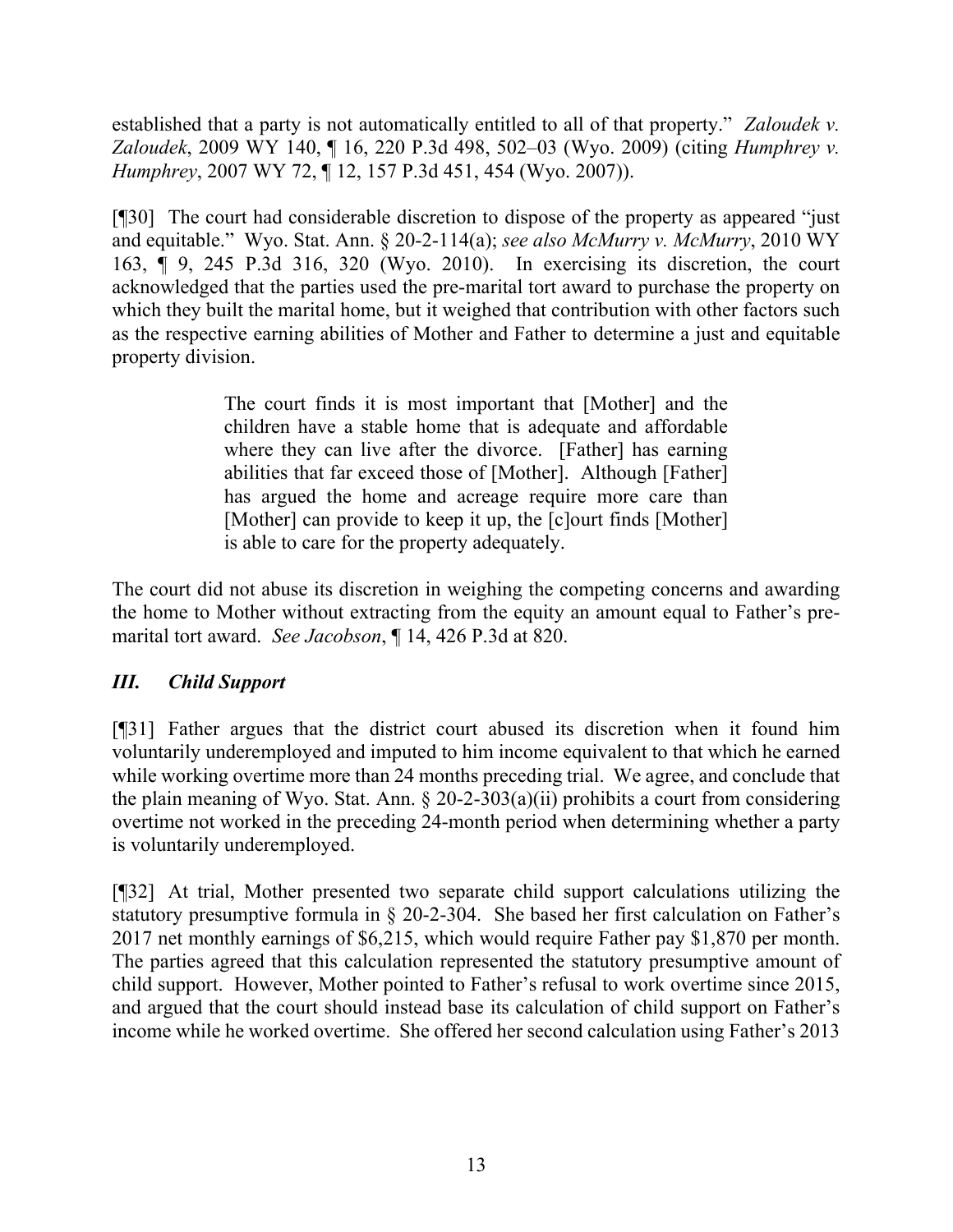and 2014 net monthly earnings of \$8,310. The second calculation would require Father to pay \$2,300 per month. [5](#page-14-0) The court found:

> Beginning May 1, 2019, Father shall pay Mother child support in the sum of  $$2,300.00$  each month. Under W.S.  $§$  20-2- $307(b)(xi)$ , the Court has deviated from the presumptive amount, calculated under W.S.  $\S$  20-2-304(a)(iv), and finds Father has the employment experience, history, and training to take advantage of lucrative and regularly available overtime opportunities. The Court further finds Father has repeatedly forfeited overtime and purposely remained under-employed. His supervisor testified that Father is realistically able to earn the imputed income. Consequently, the child support calculation is based upon Father's monthly income of \$8,310.00.

[¶33] "While the district court exercises discretion in establishing child support, that discretion is guided by the applicable statutory provisions." *Opitz v. Opitz*, 2007 WY 207, ¶ 8, 173 P.3d 405, 408 (Wyo. 2007) (citations omitted). Section 20-2-304 establishes the guidelines for calculating the statutory presumptive child support, "based on factors including the parents' respective incomes," among other factors. *Id.*; *see Plymale v. Donnelly*, 2007 WY 77,  $\P$  $\hat{I}$  31–33, 157 P.3d 933, 940 (Wyo. 2007). When computing the parents' respective incomes, the statute specifies which sources of income a court may properly consider. Wyo. Stat. Ann. § 20-2-303(a)(ii).

> (ii) "Income" means any form of payment or return in money or in kind to an individual, regardless of source. Income includes, but is not limited to wages, earnings, salary, commission, compensation as an independent contractor, temporary total disability, permanent partial disability and permanent total disability worker's compensation payments, unemployment compensation, disability, annuity and retirement benefits, and any other payments made by any payor, **but shall not include any earnings derived from overtime work unless the court, after considering all overtime earnings derived in the preceding twenty-four (24) month period, determines the overtime earnings can reasonably be expected to continue on a consistent basis.** In determining income, all reasonable unreimbursed legitimate business expenses shall be deducted. Means tested sources of

<span id="page-14-0"></span><sup>&</sup>lt;sup>5</sup> Father's net monthly earnings in 2013 were approximately \$8,008, and in 2014 were approximately \$8,611.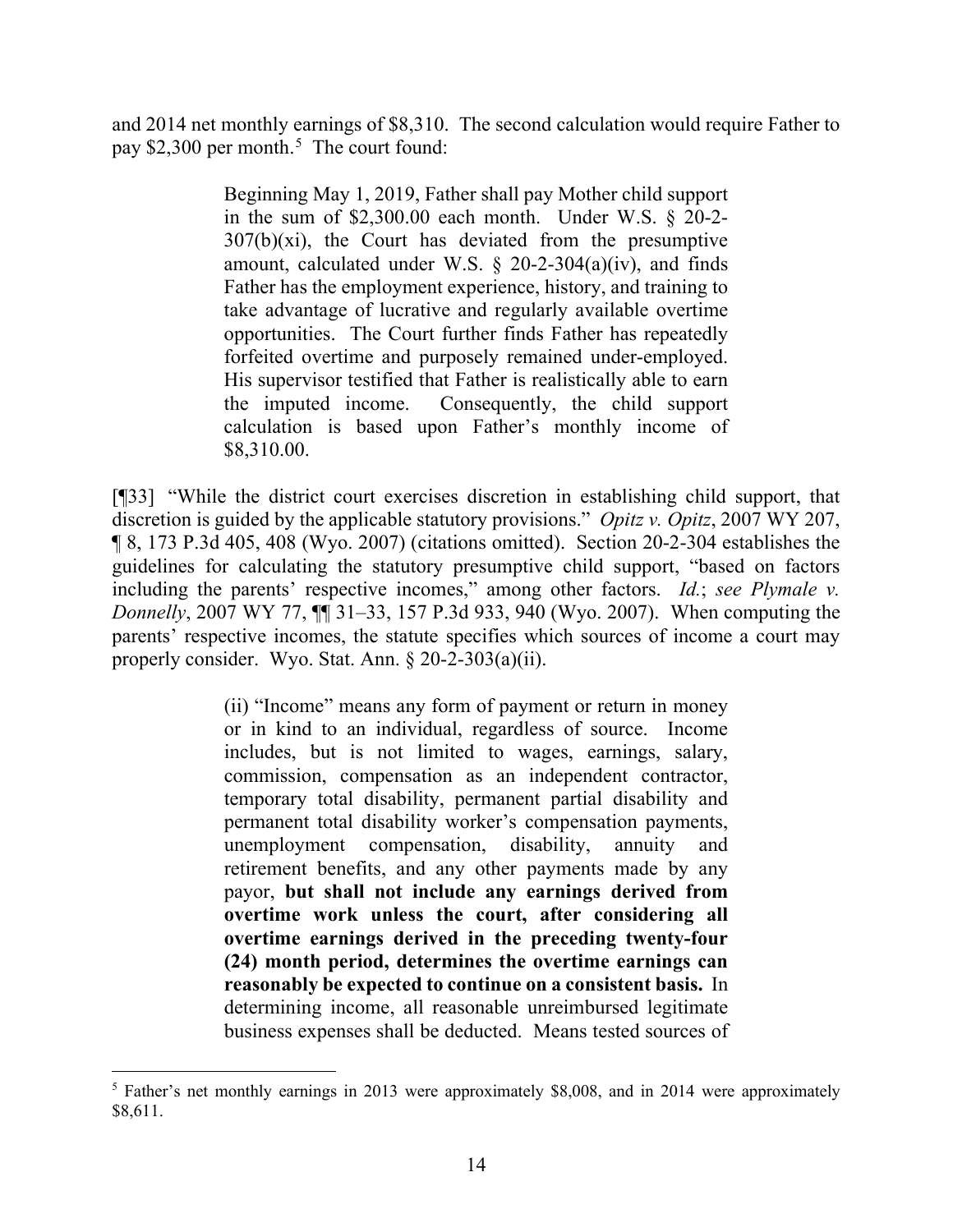income such as Pell grants, aid under the personal opportunities with employment responsibilities (POWER) program, supplemental nutrition assistance program and supplemental security income (SSI) shall not be considered as income. **Gross income also means potential income of parents who are voluntarily unemployed or underemployed;**

*Id.* (emphasis added).

[¶34] Wyo. Stat. Ann. § 20-2-303(a)(ii) is clear and unambiguous. "We must therefore give effect to the plain and ordinary meaning of the words used in it, and we need not invoke our longstanding rules of statutory construction." *Dellit v. Tracy*, 2015 WY 153, ¶ 20, 362 P.3d 353, 357 (Wyo. 2015) (citation omitted). The statute clearly prohibits the district court from including in its child support calculation "any earnings derived from overtime work unless the court, after considering all overtime earnings derived in the preceding twenty-four (24) month period, determines the overtime earnings can reasonably be expected to continue on a consistent basis." Wyo. Stat. Ann. § 20-2-303(a)(ii). Here, the court exceeded this express limitation on the inclusion of overtime income when, under the guise of voluntary underemployment, it considered and imputed to Father overtime income earned more than 24 months prior to Mother's divorce action.<sup>[6](#page-15-0)</sup>

[ $[$ ]35] We recognize that § 20-2-307(b)(xi) permits a court to deviate from the statutory presumptive amount and impute income to a voluntarily underemployed parent. Although subsection  $-307(b)(xi)$  nowhere mentions overtime, subsection (G) requires the court making a voluntary underemployment determination to consider "[w]hether the parent is realistically able to earn imputed income." Subsection -303(a)(ii) itself defines "gross income" to include the potential income of a voluntarily underemployed parent. The definition of "gross income" does not, however, provide any exception to the earlier, explicit limitation on the inclusion of overtime earnings. *See* Wyo. Stat. Ann. § 20-2-  $303(a)(ii)$ . Consequently, the statute limits a court's authority to impute potential overtime income to a consideration of "all overtime earnings derived in the preceding twenty-four (24) month period," which "can reasonably be expected to continue on a consistent basis." *See id.* The district court abused its discretion when it circumvented this express statutory limitation. *Fink*, 685 P.2d at 36.

<span id="page-15-0"></span> $6$  Father suggests that the statute's 24-month period counts back from the date of trial, but neither the statute nor our precedent specify the date from which the court should count back under Wyo. Stat. Ann. § 20-2- 303(a)(ii). Even if we count back from the date Mother filed the divorce action, the result is the same. Mother asked the court to base child support on Father's 2013 and 2014 net income, which included "overtime earnings [Father] derived" more than 24 months before Mother filed the action in July 2017. Wyo. Stat. Ann. § 20-2-303(a)(ii).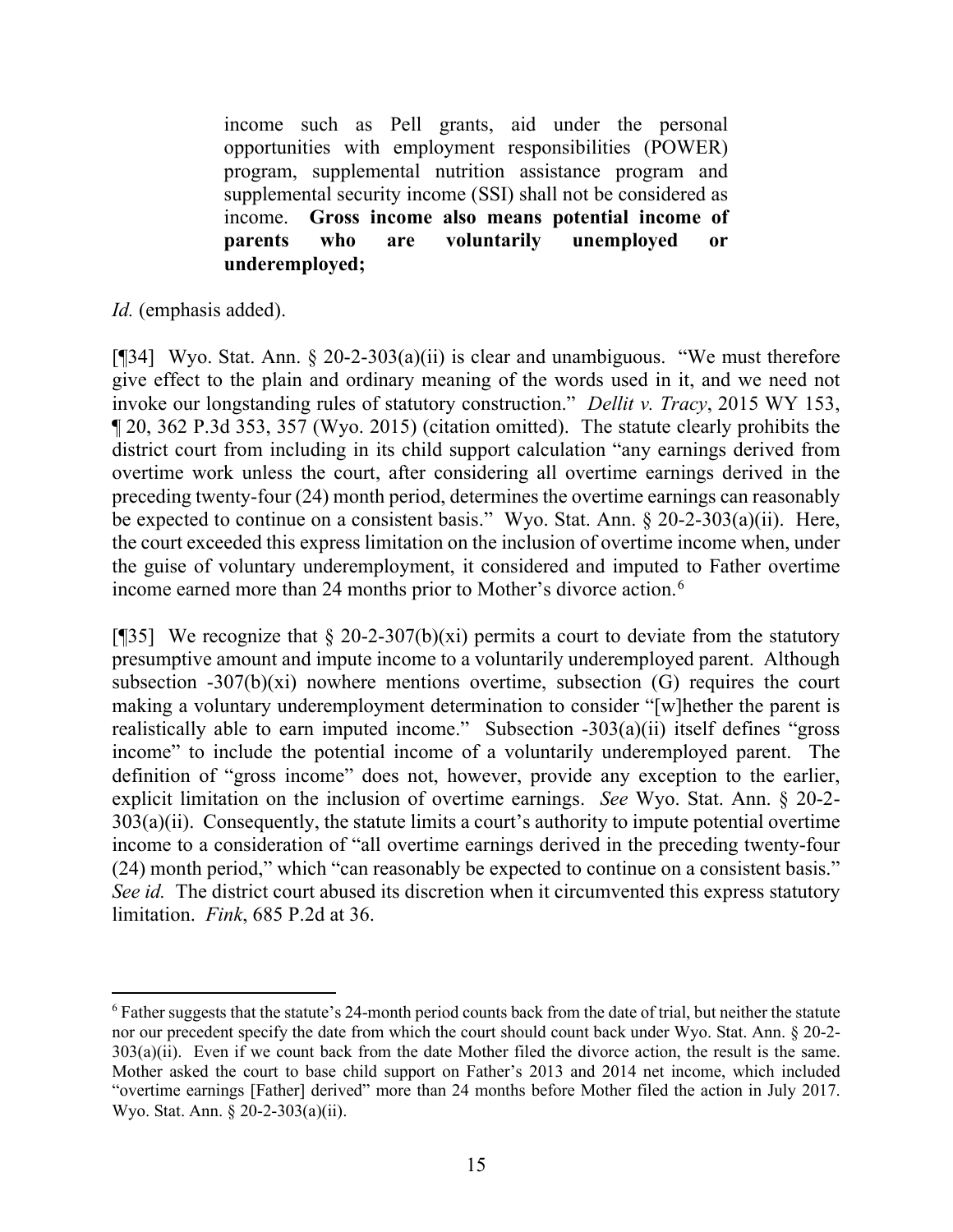[¶36] Because the court imposed no other deviation(s) from the presumptive child support amount, we reverse the portion of the court's order calculating child support and remand with instructions that the court order Father to pay the presumptive child support amount of \$1,870.

### *IV. Attorneys' Fees*

[¶37] Mother requests that we award her costs and attorneys' fees pursuant to W.R.A.P. 10.05(b) on the basis that Father's appeal lacks cogent argument and citation to pertinent legal authority. Rule 10.05(b) provides: "If the court certifies, whether in the opinion or upon motion, there was no reasonable cause for the appeal, a reasonable amount for attorneys' fees and damages to the appellee shall be fixed by the appellate court and taxed as part of the costs in the case." We have often recognized that such "sanctions are generally not available for challenges to discretionary rulings, unless 'an appeal lacks cogent argument, there is an absence of pertinent legal authority to support the issues, or there is a failure to adequately cite to the record.'" *Deede v. Deede*, 2018 WY 92, ¶ 10, 423 P.3d 940, 943 (Wyo. 2018) (quoting *Carbaugh v. Nichols*, 2014 WY 2, ¶ 23, 315 P.3d 1175, 1180 (Wyo. 2014)). Because we reversed the district court's child support award, we cannot certify that Father's appeal lacked reasonable cause. *Cf. id.* ¶ 11, 423 P.3d at 944 (reluctantly certifying that there was no reasonable cause for Mr. Deede's appeal where his four-page brief cited two cases pertaining to the abuse of discretion standard of review but none pertaining to the substantive legal issue, his entire argument consisted of three sentences that failed to adequately explain his argument, and he cited facts that were not contained in the record). Mother therefore is not entitled to sanctions under W.R.A.P. 10.05.

[¶38] Section 20-2-111, however, authorizes an award of attorneys' fees when necessary "to carry on or defend" an action brought for divorce. Wyo. Stat. Ann. § 20-2-111. We have applied this provision to award costs and attorneys' fees incurred in defending an appeal. S*ee Jensen v. Milatzo-Jensen*, 2014 WY 165, ¶ 25, 340 P.3d 276, 283 (Wyo. 2014). Mother necessarily incurred additional expense in having to defend against Father's extensive, but largely baseless, challenges to the district court's order on visitation and property division. The district court found, and Father did not contest, that Father could earn about four times more income than Mother, and that Mother left the marriage with a limited work history. Mother is now an hourly employee of the Town of Mountain View, earning approximately \$14 per hour. For these reasons, we conclude that reimbursement of certain costs and attorneys' fees is justified under Wyo. Stat. Ann. § 20-2-211. *Id.*

## *CONCLUSION*

[¶39] The district court did not abuse its discretion in ordering supervised visitation or dividing the marital property. We therefore affirm those portions of the court's divorce decree, and upon receipt of a statement of related costs and attorneys' fees will enter an